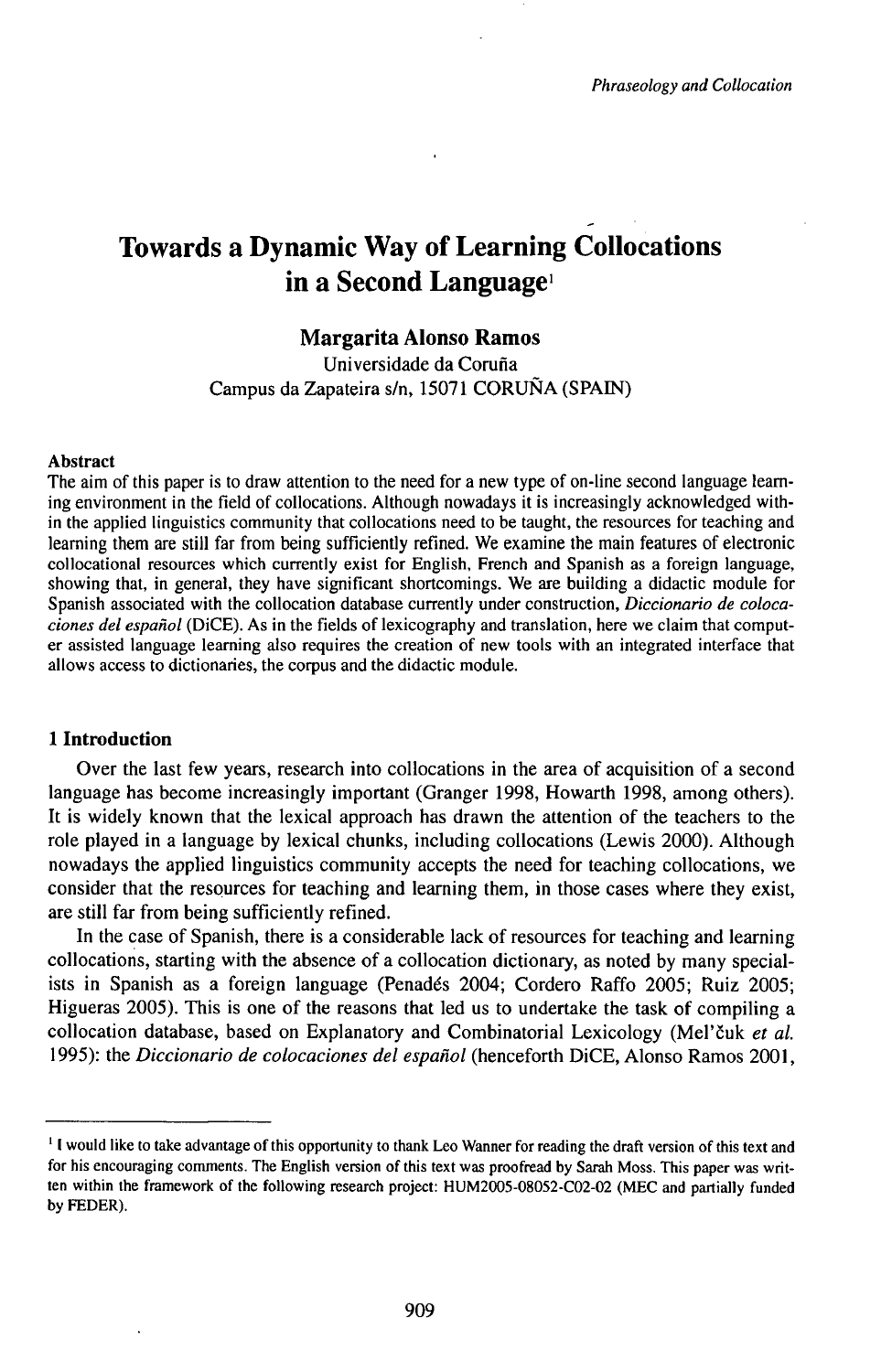2002, 2004). Unlike other lexical resources which are a computer replication of paper-based dictionaries, the DiCE has been conceived as an electronic lexical database, a demonstration of which is available on the web.<sup>2</sup> This enables us to provide more information, to implement flexible access and to build up an associated didactic module which can be used autonomously by learners of Spanish.

In this paper, our aim is to lay down the guidelines for an on-line learning environment of collocations in Spanish as a second language (although it could be also useful for native speakers). We intend to show that it is possible to devise an environment which is more dynamic than existing resources for other languages. By *dynamic,* we refer to a tool which supports the autonomy of the learners by providing them with an integrated interface with access to a range of sources such as several dictionaries, corpora, including the Internet, and a range of didactic activities.

The structure of this paper is as follows. We will start by examining the main features of some of the current collocational resources for teaching/learning collocations in English, French and Spanish as foreign languages. After a short description of these resources, we will list the difficulties involved. We will then go on to put forward several proposals for a new environment, placing the emphasis on an interface which integrates several resources and allows easy access to corpus. The fourth section begins with a brief presentation of the dictionary and the didactic modules of the DiCE as they currently stand before outlining what needs to be done in order to bring the DiCE in line with a dynamic learning environment. Finally, we will draw various conclusions and will plan future work.

#### **2 Overview ofsome collocational electronic resources**

We have chosen to focus on electronic resources as they allow for a flexible use which supports learner autonomy. As Nesselhauf and Tschichold (2002: 251) have pointed out, a Computer Assisted Language Learning (henceforth, CALL) program is especially suitable for learning vocabulary since vocabulary is one of the fields that can be easily practised outside the classroom. We have based our choice of resources on two requirements, namely: 1) the inclusion of exercises or didactic activities on collocations; 2) a lexicographic description of collocations. These conditions yield resources of a very different kind. Without intending to provide an exhaustive list, we have chosen the following resources: for English, two electronic dictionaries, the *Oxford Phrasebuilder Genie* (OPG, 2003), and the English section of the bilingual French-English *Dictionnaire Cambridge Klett Compact* (DCK, 2002). In the case of French, we have examined the exercises on collocations included on the Alfalex website which has a direct link to the online dictionary *Dictionnaire d'Apprentissage du Français Langue Étrangère* (Selva et al. 2002 and Verlinde et al. 2003). The other resource for French we have analysed is the *Dictionnaire des collocations<sup>1</sup>* (DC) which includes sev-

<sup>2</sup> The addresses are: http://www.dicesp.com and http://dicesp.cesga.es.

<sup>&</sup>lt;sup>3</sup> Developed by Toni González, this dictionary is available on the web at the following address: http://www.tonitraduction.net/...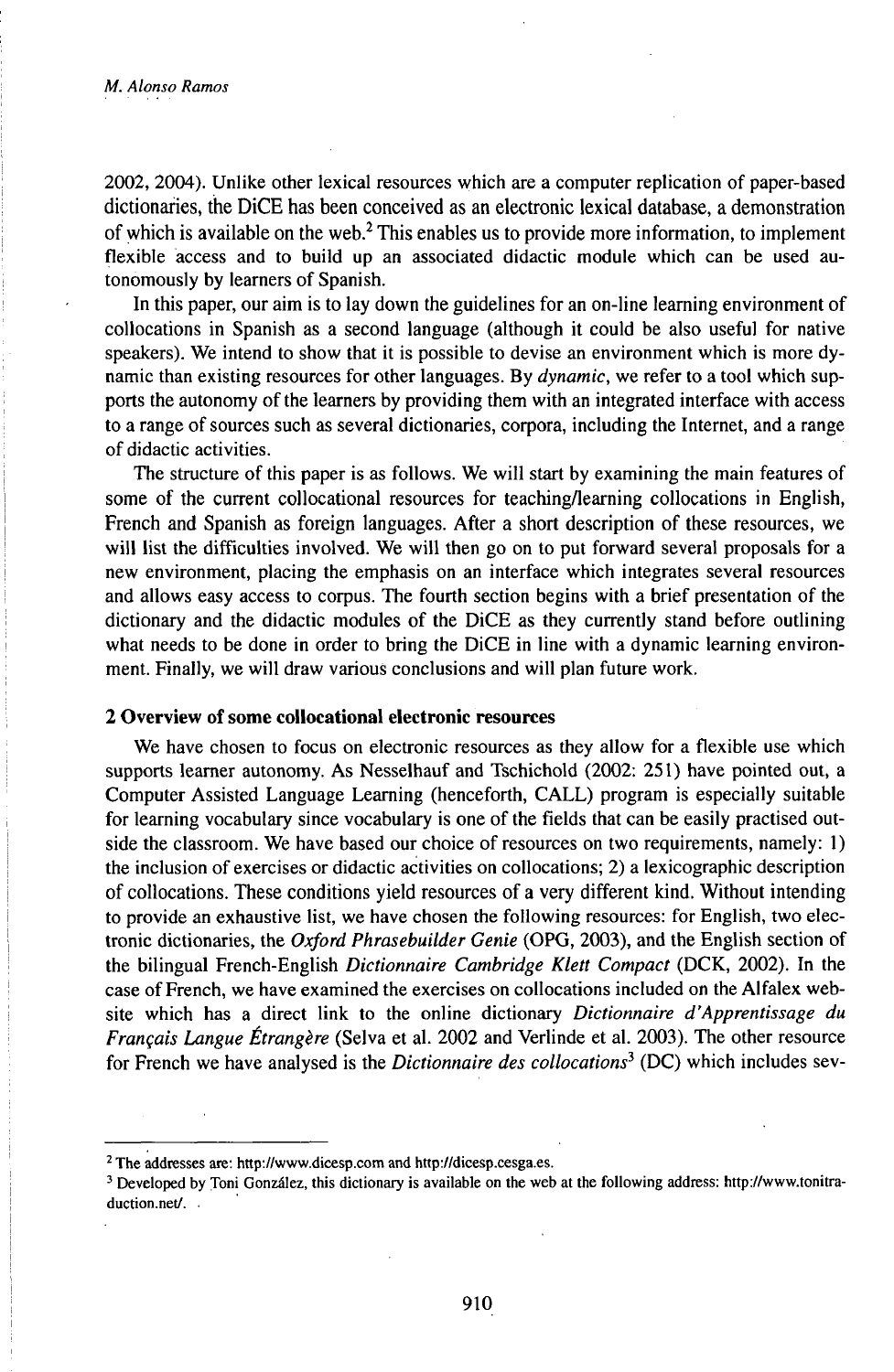eral exercises designed for Spanish learners of French. Given the scarcity of collocational resources for Spanish,<sup>4</sup> we have evaluated the programmatic ideas put forward by Moreno Pereiro y Buyse (2003), Alonso Raya (2004), Morante (2005) and Higueras (in press), and several didactic activities hosted on the Centro Cervantes website.<sup>5</sup> Our review shows that in spite of the claims made by supporters of the lexical approach, collocations are still largely overlooked in CALL. Unfortunately, the situation has not changed greatly from that described almost twenty years ago by Heid (1986) and our results also confirm those obtained by Nesselhauf and Tschichold (2002) following their review of several vocabulary-building software programs for English as a foreign language.

## 2.1 A Brief Description of Collocational Resources

From the four resources reviewed which meet the requirements laid down, only the OPG and the DC focus on collocations and only the OPG and Alfalex have an associated learner monolingual dictionary. All resources target learners.

In spite of the different types of resources, all the exercises on collocations are approximately of the same type. Most consist of sentences in which one element of the collocation is missing. The task consists of filling in the gap, either by typing in the missing element, or by clicking on one of options (the first type is considered to be more suitable for advanced learners than the second). Here an example of both types is given. The first one comes from Alfalex:

| CONCLU<br>Nova Corp. et TransCanada Pipelines ont confirmé, lundi 26 janvier, avoir L. Contract Lun. |
|------------------------------------------------------------------------------------------------------|
| accord pour leur fusion.                                                                             |
| <i>verbe support de accord</i> , participe passé}                                                    |
| Imodifier   première lettre : c                                                                      |
|                                                                                                      |

Figure 1. Example of a cloze test from Alfalex

The example of the second type is taken from the DCK. In these cases, the learner has to click on the correct collocate:

<sup>&</sup>lt;sup>4</sup> In the overview presented by Cruz Piñol (2002 and 2004) and by Martín Mohedano (2004), we are unable to find any websites dealing with collocations. A similar situation occurs in the case of paper exercises: for example, in the Anaya collection entitled Ejercicios de léxico (Martínez Menéndez 2001), there are no exercises designed to practise the use of collocations. Fortunately, teachers of Spanish will soon have at their disposal an extensive list of activities focused on collocations in Higueras (in press).

<sup>&</sup>lt;sup>5</sup> At the following addresses http://cvc.cervantes.es/aula/didactired/didactiteca/ and at http://cvc.cervantes.es/aula/ pasatiempos/pasatiempos2/ it is possible to find a few activities on collocations.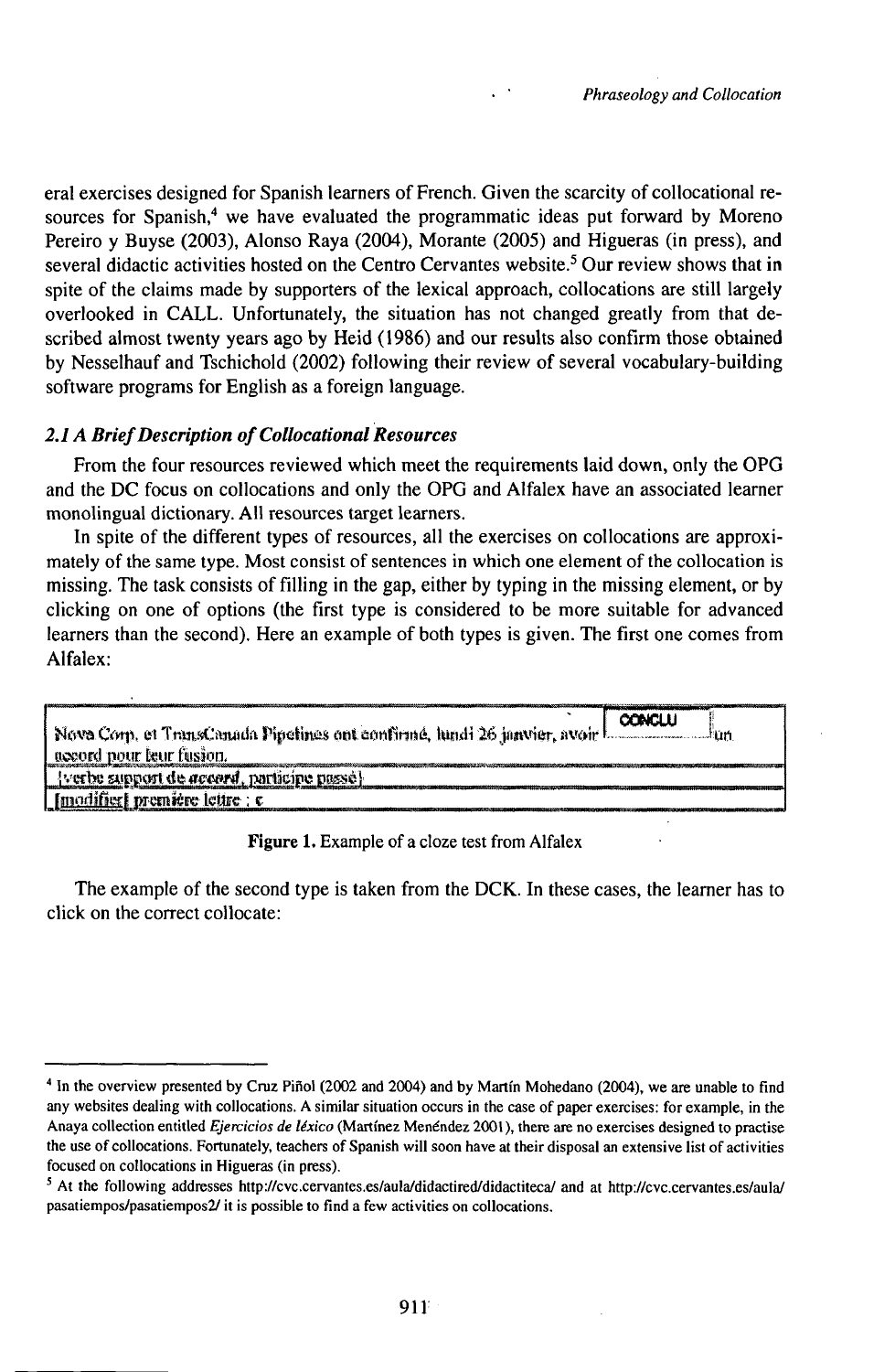| $\Delta t$ Steat (fell/got) ill with malaria and died a few days later in hospital. |
|-------------------------------------------------------------------------------------|
| $\mid$ He was rusked to hospital with (big/serious) head injuries.                  |
| . The government has recently (made/passed) a new law designed to restrict logging. |

Figure 2. Example of an option selection exercise from the DCK

Matching exercises are also commonly used. Here, bases and collocates are organized in columns and the learner has to match them. An example of this type can be found in the DC. The learner has to match the nouns in the first column with the adjectives in the second column. Below is a brief example:

| arcent     | <b>Rreife</b>   |
|------------|-----------------|
| ærtu s     | fraterne lle    |
| abonnement | chantant        |
| accord     | <b>EXAMPLES</b> |
| accolade   | antialamiaue    |

Figure 3. Example of a matching exercise from the DC

This type of exercises is similar to traditional paper and pencil exercises, leading Martín Mohedano (2004: 28) to refer to "cyber-structuralism". However, we believe that the acquisition of lexicon and particularly of collocations has to rely to a certain degree on rote learning and repetition (Nesselhauf 2005: 264) and in this case, traditional structural exercises can be an effective tool. The problem lies not in the type of exercises but, as we will see later, in the way they are implemented. We agree with Nesselhauf and Tschichold (2002: 274) that CALL offers many inherent advantages, such as providing direct feedback, giving learners more autonomy and the possibility of using several resources simultaneously. The poor results of our resources cannot be blamed on the cloze or matching exercises, but instead on the inappropriate use of the electronic medium.

## 2.2 Problematic Aspects of Collocational Resources

## 2.1 Focus on the bases

Since the collocate is the unpredictable and therefore most difficult part of the collocation for the learner, it would seem evident that collocation practice should focus on the collocate instead of the base. However, the exercises of some resources have been devised around the base. For instance, the 4,089 collocation exercises of the OPG feature a gap that must be filled in using the base; for example: Now, don't start to get  $-$ . The user finds it hard to know what the correct answer is and is unable to look it up because the collocation to get gloomy will be registered in the entry for *gloomy* but not in the entry for the collocate to get.

## 2.2.2 The lack of a link between the exercise and dictionary modules

In some resources such as the DCK, the interface fails to integrate the exercise and the dictionary modules in a dynamic manner, and consequently, when the learner wishes to con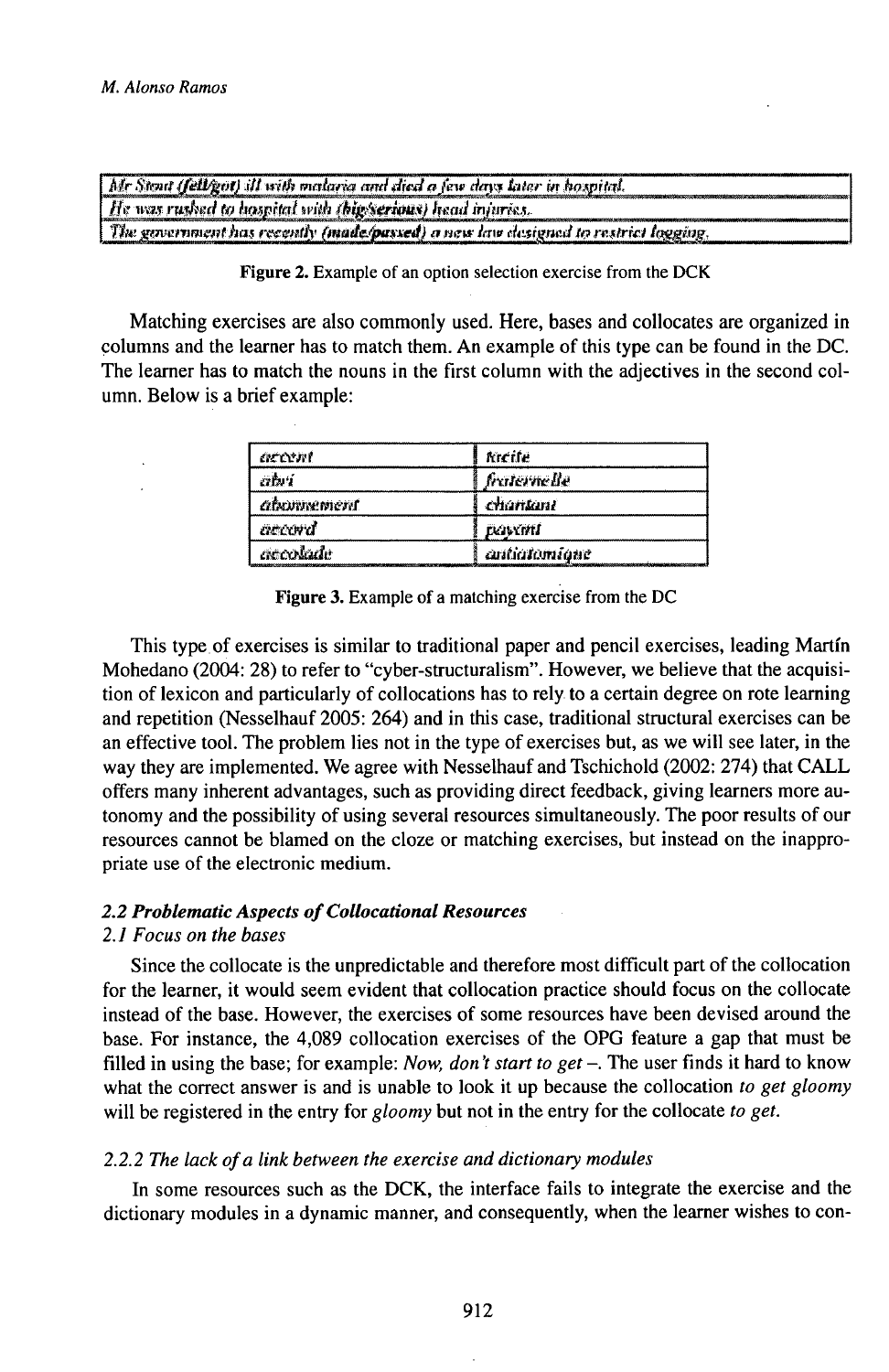sult the dictionary, the exercise window disappears and he is forced to begin again. This problem would not be so serious if the information asked for in the exercises were provided in the dictionary module, but this is not always the case. Thus, when trying to choose between *big/serious head injuries,* as featured in an exercise, the user will be unable to find anything of help in the entry for *injury,* nor, of course, in the entries for the adjectival collocates *big* or *serious.*

#### *2.2.3 The lack ofsemantic hints*

Different meanings of a word frequently combine with different collocates. For instance, the noun *argument* combines with the collocate *to have* in the sense of an 'angry discussion', but it combines with the collocate *to put forward*, for example, when it means 'a reason supporting opinion'. Instead of exploiting this feature to teach different meanings of a word, some resources provide practice for the collocates of all the meanings of a base at the same time. In Alonso Ramos (2005) we discussed the problems that a learner of English faces when doing exercises included in the *Oxford Collocation Dictionary* without a monolingual English dictionary because the exercises often require the ability to make fine distinctions between the meaning of the collocates.

#### *2.2.4 The lack ofgrammatical hints*

Most of exercises are devised to identify the elements which constitute the collocation, namely the matching between the base and the collocate, yet they fail to attract the learner's attention to the use of the collocation as a whole. Thus, the learner notices that *to pass* and *law* constitute a collocation, but is given no information as to how it should be used or its meaning. Is it the same as *to adopt a law?* Nor is he provided with any details of the syntax of the collocation. Is it possible to use the noun without a determiner, as in *to pay attention?* Which preposition governs another complement, *to pay attention to/towards/for/at something?* None of these issues are addressed in the exercises reviewed, a fact which fails to surprise us as the actual dictionaries themselves also fail to describe them.

#### *2.3 Somepositive aspects worth retaining*

Both English CD dictionaries can be considered efficient in terms of searching for the word in the nomenclature. In the OPG, the user types in the word he wishes to look up and the dictionary lists all those entries where the word appears as a collocation base (the headword of an entry) or as the collocate in the entries of other headwords. Similarly, the DCK returns all the headings where the required word is dealt with.

Alfalex deserves a special mention due to the system it has developed in order to provide the learner with feedback. Instead of indicating a "correct" or "wrong" result as the other resources do, Alfalex offers a link to its associated dictionary to complement the answer to the exercise. Other aspects of this type of feedback are discussed later.

#### **3 Proposals for a dynamic online collocations learning environment**

We have opted to divide the proposals into two parts: the first one deals with the content of the resource and the second its architecture.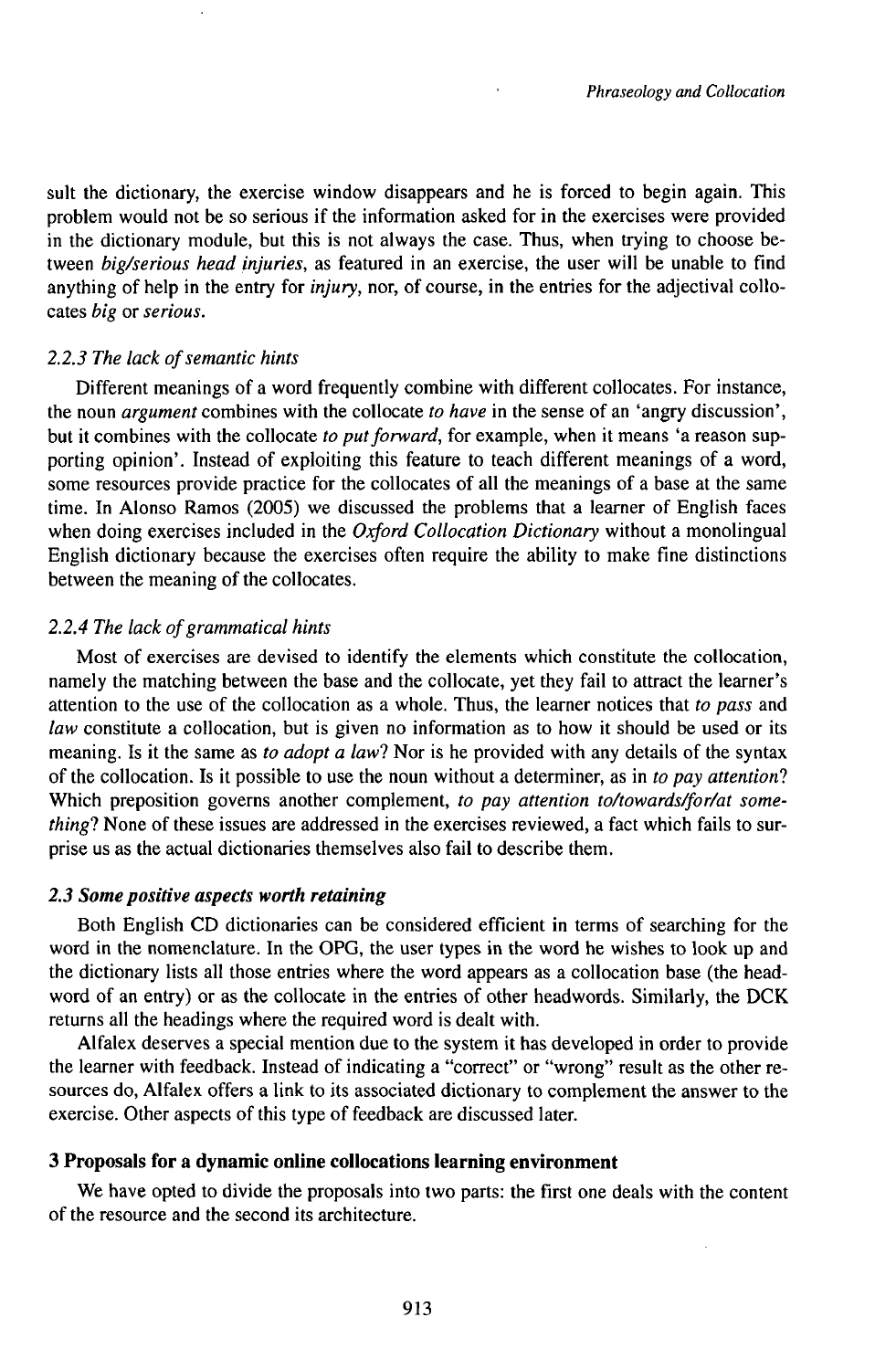## *3.1 Concerning the content ofthe resource*

As far as the content of a useful collocational resource is concerned, we list only three suggestions which will be exemplified in section 4 with the DiCE: (1) the information in the dictionary must be introduced from the base and the exercises must focus on the collocate;<sup>6</sup> (2) the dictionary must contain semantic and syntactic descriptions of the collocation and the exercises have to provide practice in these aspects; and (3) the examples included in an electronic medium can and must play a more important role. It is widely acknowledged that learners value examples more than anything else.

#### *3.2 Concerning the architecture ofthe resource*

With regard to the architecture of the environment, we propose an integrated interface which connects several resources. Advanced learners require an interface that provides them with access to a wider range of sources, beginning with the consultation of the corpus, and extending as far as associated monolingual and bilingual dictionaries. The tool must promote learners' autonomy and provide them with context-sensitive online resources. As many CALL specialists have pointed out (Hanson-Smith 2001, among others), data-driven learning is particularly useful for advanced learners. Sala Cajal (2004) states that her advanced learners of Spanish are demanding concordances when they ask for more contextual information with real examples for their dictionaries. In the same way, Milton (in press) emphasizes the need for tools which help students to become independent writers. Below, we will outline a possible dynamic website catering for inductive modes of learning collocations.

## *3.2.1 Dictionary Module-Didactic Module Linkage*

The combination of the dictionary module and the didactic module represents a definite improvement for the tool. The resource interface must allow the user to complete the exercise and consult the dictionary. In fact, we are convinced that this one is the most attractive feature of an integrated language learning environment. Such is the case of the OPG, but unfortunately this possibility is not useful in the case of collocation exercises for the reasons discussed above. The answers to the exercises must be implicitly or explicitly included in the dictionary. The interface has to be devised in such a way that it can be used differently from in a paper-based dictionary and in didactic activities. When doing the exercises, the learner could formulate more direct queries regarding the information included in the dictionary. Instead of simply opening the entry of a given headword to look up information, ideally the learner should be able to navigate around the data using a search engine. Thus, for example, if an exercise deals with the verb *reach* as a collocate, the interface should allow the learner to consult which other bases this verb forms a collocation with.

<sup>6</sup> The focus on the bases should not prevent us from also offering activities on the collocate. As Nesselhauf (2005: 266) points out, if a collocation such as *reach a conclusion* is learnt in isolation, the learner remains unaware of the potential and restrictions of this verb *(reach a decision, a conclusion, a compromise, a goal,* etc.). Therefore, several collocations with the same collocate should be taught simultaneously. For this type of activity, the Spanish dictionary *Redes* (Bosque 2004) may prove useful.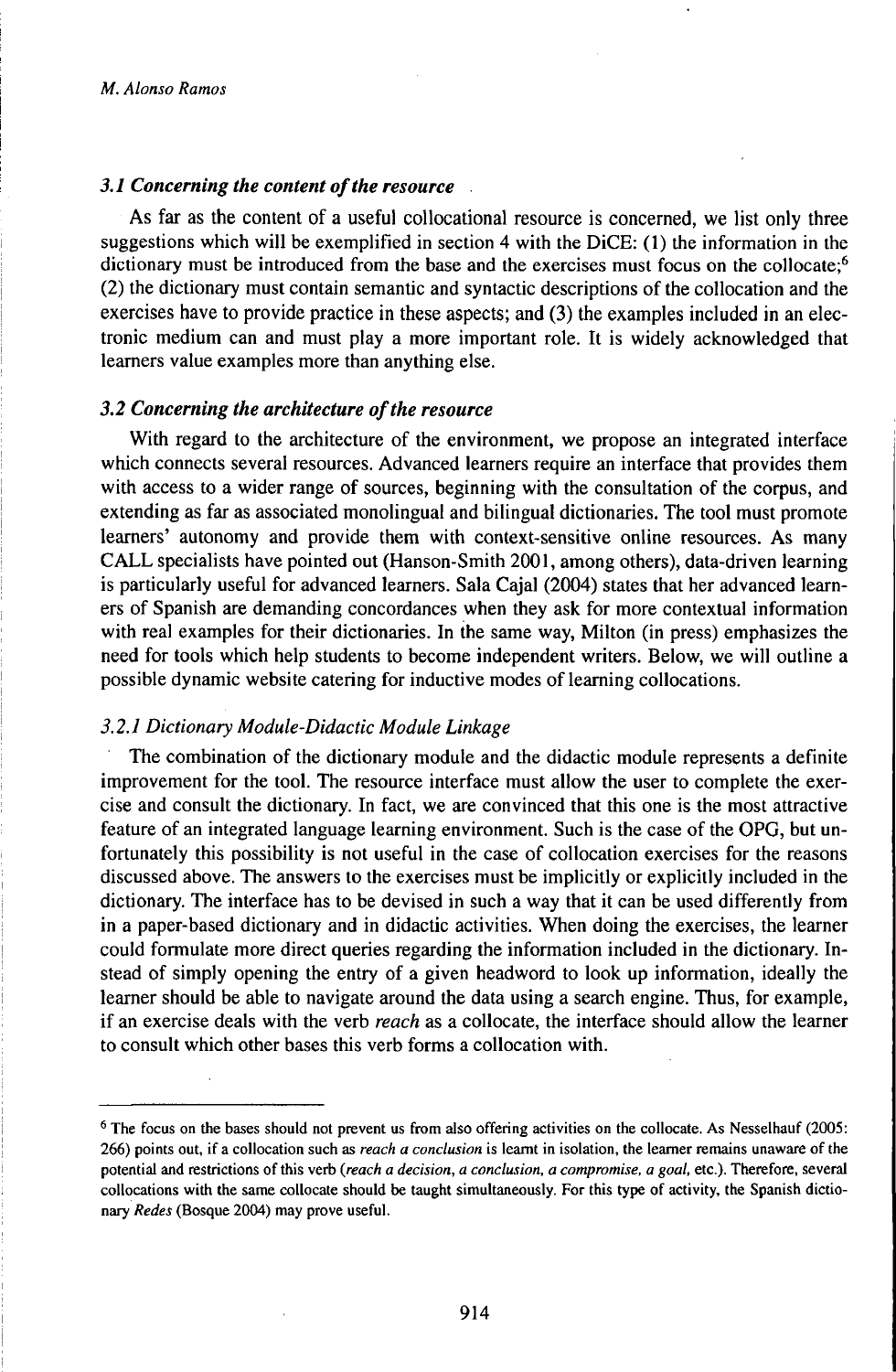The linkage between two modules should not only provide assistance in doing the exercises but also with the correction process. Since a CALL program has the advantage of providing direct feedback, it would be more effective if instead of merely giving "yes" or "no" answers, it offered some explanations or references to the section where the dictionary deals with the problem in question. The resources should therefore include not only testing, but also teaching.

A further advantage would be the ability to provide flexible feedback allowing alternative answers, especially in the area of collocations. We would like to draw attention to the fact that the criteria used to determine whether a collocation is correct or incorrect are not always well defined. Nesselhauf (2003) uses the example of *to run a chance:* this combination can appear twice in a large corpus yet native speakers consider it unacceptable. In cases such as this, the learning environment should provide a way of indicating both possibilities. Likewise, certain mistakes are impossible to determine. For example, the same author mentions *to reach an aim* which can be corrected by *to reach a goal* or by *to achieve an aim.* A dynamic learning environment should provide both solutions when providing the correct options for the exercises.

Another way of making the learning environment more dynamic is to register the results of the exercises made by the learners. This idea has been already put into practice in Alfalex with excellent results (Verlinde et al. 2003). The user can look up the mistakes he has made and can ask the system for more exercises that target the same problem. The feedback is made up of five information columns: 1) the correct answer; 2) the learner's answer; 3) a reference to the associated dictionary; 4) a proposal for further exercises with the same collocation; 5) the possibility of adding the collocation to the student's personal dictionary. The register of incorrect collocations is in keeping with the philosophy claimed by the lexical approach and also error analysis (Blanco Picado 2002). Besides the benefits it offers the learner, the teacher can monitor the students' most frequent errors and can also be used to build up a learner collocation corpus (Nesselhauf 2005).

#### *3.2.2 Corpus-DictionaryLinkage*

According to Kilgarriff (2005), two ways to model the corpus-dictionary linkage can be distinguished: 1) to put pointers to dictionary senses into the corpus (as in a semantically annotated corpus) or 2) to put pointers to corpus instances of words into the dictionary. The first refers to the Word Sense Disambiguation research paradigm whilst the second to the modern corpus-based lexicography.

However, it is also possible to adopt a mixed approach. With the present methods of compiling a dictionary inductively from the corpus to the database, dictionaries also contain a corpus. This procedure converts the dictionary into an interface to the corpus. Thus, instead ofusing an ongoing annotated corpus, the corpus is accessed through the database dictionary. Since each register of the database can have a field with several examples from corpus, the dictionary itself contains a collocation corpus, a corpus which can be separated from the rest of information included in the dictionary. In order to exploit this corpus for didactic tasks, a search tool should be added. This tool would work in the same way as another concordance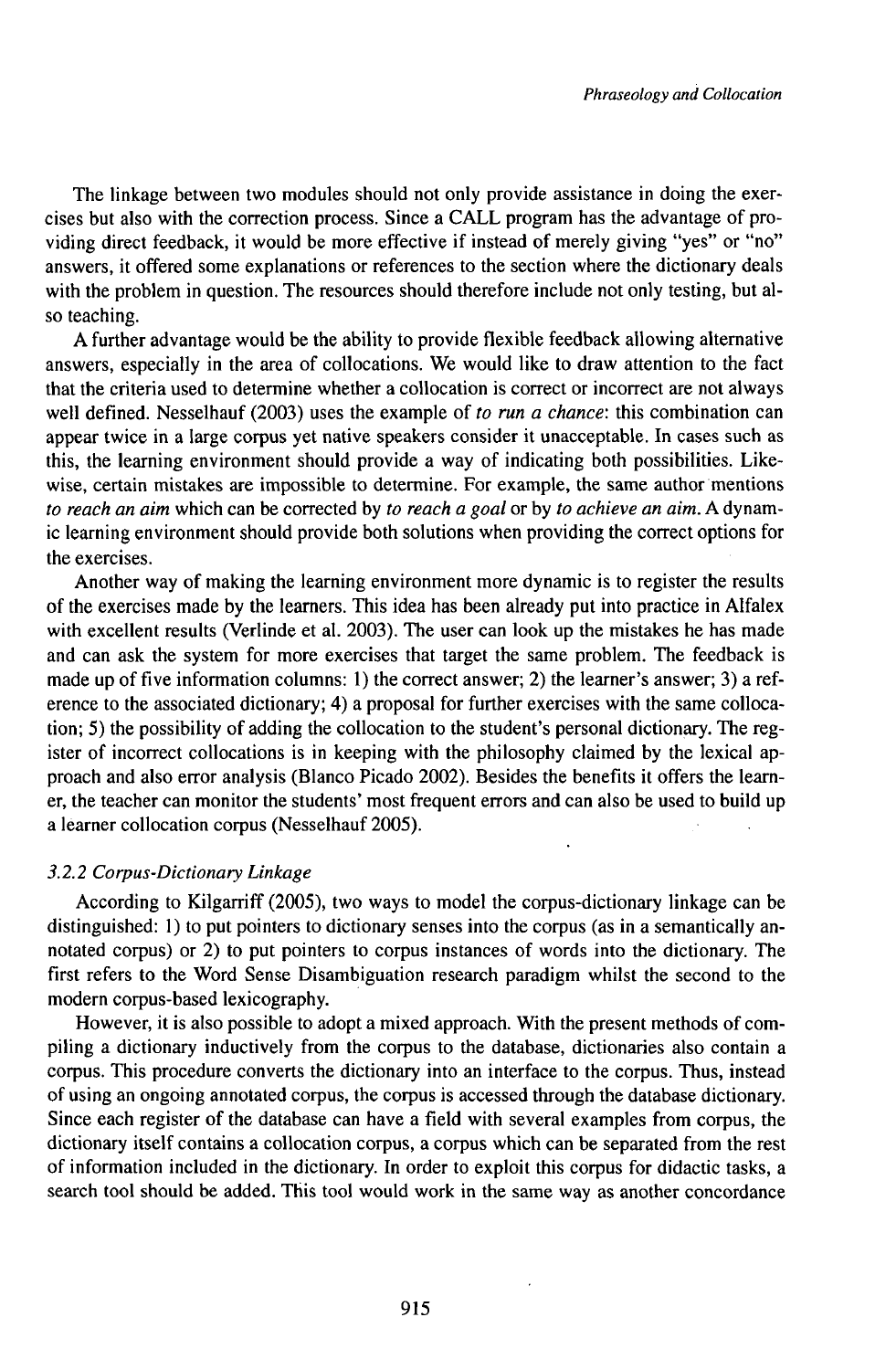program, but in this case the collocate is lemmatised. Learners would use this tool when they are not necessarily interested in looking up the entry of the base. For example, if a learner wishes to know whether the noun *afición* has a determiner or not when it goes with the support verb *tener,* instead of going to the entry *afición* and scrolling down to the information required, it would be quicker and more useful to launch the search tool which navigates around the corpus of the collocation dictionary. The tool searches for the cooccurrence between *afición* and *tener* and since the examples of the value *tener* are grouped by the lemma, the corpus does not require be tagged.

We also defend the benefits of linking the interface with a search engine like Google and with a reference corpus such as the *Corpus de referencia del español actual* (CREA) for Spanish. Besides providing learners with greater autonomy, the free corpus enables them to verify whether a collocation not included in the dictionary is simply an omission or it is due to the fact that this presumed combination does not exist. Since language is in continual evolution, the non-inclusion of a combination in the dictionary should not imply that this combination is incorrect. Links with the search engines or with CREA can be preformatted in order to assist users in their corpus search. Consequently, the interface toolbar can include a link which, when selected, opens a dialogue box. A good example of this resource can be seen in Milton (in press): the dialogue box of the Google Search warns learners that they may find non-standard examples that are not acceptable in the written language. The box makes it easier for learners to formulate queries, thereby avoiding the need to learn the use of asterisks or the Boolean operators that are typical of query languages.

## *3.2.3 Linkage with other dictionaries*

A useful learning environment has to resemble the workbench which is already familiar to the translator (Rogers and Ahmad 1998). Even if we highlight the collocations, the interface would be more useful if the user could link up with other monolingual and bilingual dictionaries. The OPG is proof that the combination of a collocation dictionary and a monolingual dictionary makes for a better product.

In an integrated interface links with other dictionaries help to build up a more consistent tool and provide more resources in order to create more exercises. For example, one of the didactic activities proposed by Higueras (in press) focuses on the fact that a collocate may or may not have the same meaning in a given collocation as in a free combination. For example, the noun *mentira* 'lie' chooses the collocate verb *decir* 'to say' that has the same meaning as in a free combination (as in *decir una palabra* 'to say a word'). However, the noun *duda* 'doubt' chooses the collocate verb *aclarar* 'to clarify' and this verb has different meanings in different combinations; for instance, *aclarar la ropa* 'to rinse clothes' and *aclarar la voz* 'to clear one's throat'. In order to be able to do the exercise properly, learners need to consult several dictionaries. If they are sufficiently proficient in the language, a monolingual dictionary in the target language may be sufficient, but sometimes monolingual dictionaries, especially in Spanish, do not provide any information regarding the meaning of the lexical units in collocation. Thus, the meaning of *aclarar* in collocation with *duda* is not described in some monolingual Spanish dictionaries. Learners who consult a bilingual dictionary will find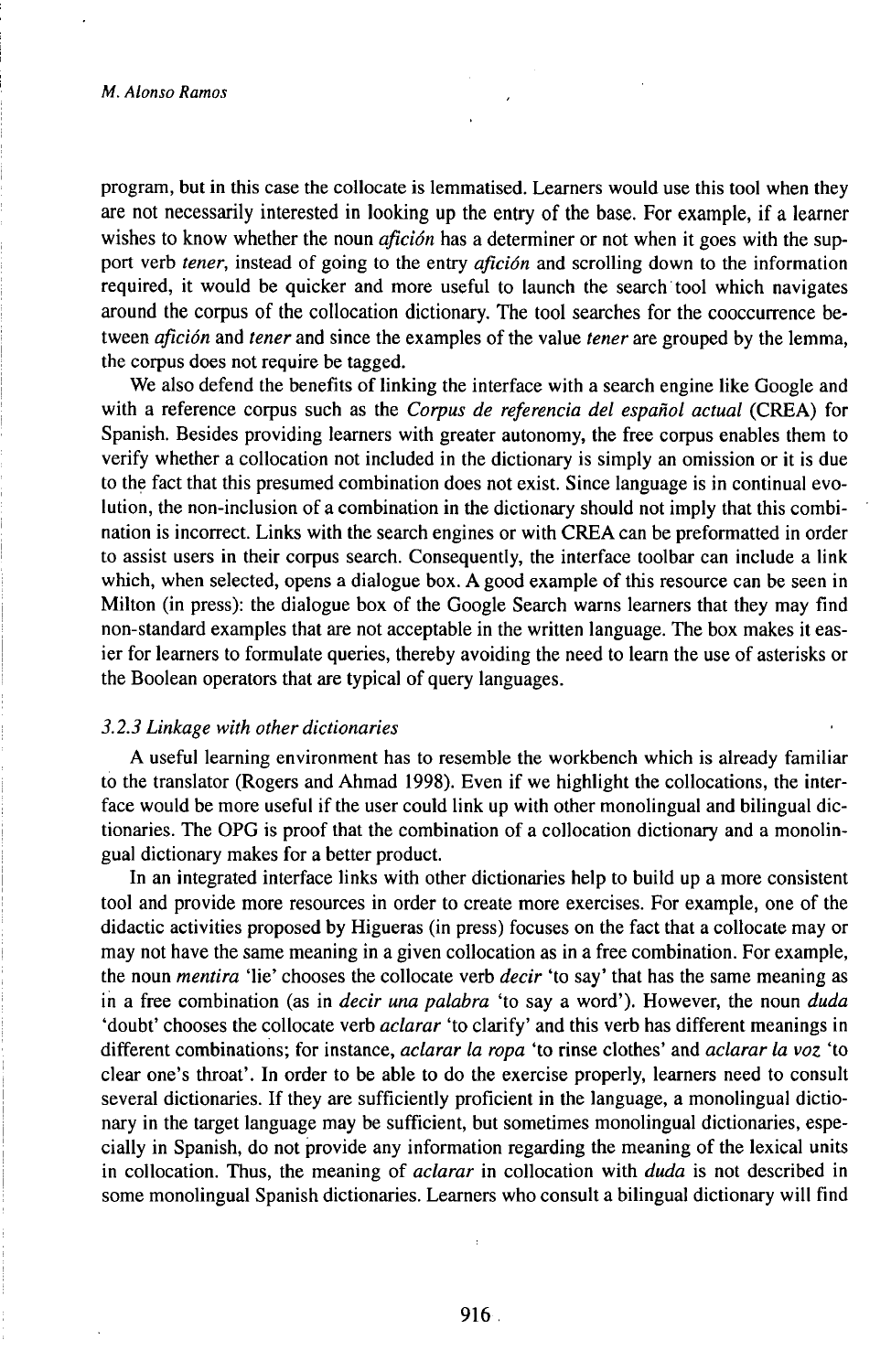the verb *to clarify* which maybe can clear up some points of this exercise, but the verb *to clarify* is not the equivalent collocate for the noun *doubt:* in English, this noun combines better with *to clear up, to dispel, to remove* or *to resolve.* Therefore, a collocation dictionary of the language of learner would constitute a useful additional resource.

The following section shows how some of these proposals could be put into practice in a collocational resource for Spanish.

## **4 Main features of the DiCE and its didactic module: present and future work**

As mentioned in the introduction, although the DiCE project is still under development, a demonstration is already available on the web. In its present state, it responds to some of the proposals put forward in the previous section, especially those concerning the content. Here we will briefly present what is currently available and what can be done to improve the tool.

#### *4.1 A BriefDescription ofthe DiCE in its Present State*

The DiCE can be characterized by the following three features:  $(1)$  each collocation receives a semantic and syntactic description; (2) each collocation is testified with several examples, most of which come from the CREA; and (3) is accompanied by an associated didactic module. Let us briefly examine these three aspects.

In order to describe the collocations, we use *lexical functions* (LFs), the tool of Explanatory and Combinatorial Lexicology (Meľčuk *et al.* 1995). LFs have been used in the four volumes of the French *Dictionnaire explicatifet combinatoire* (Meľčuk *et al.* 1984/1999), in the ongoing project *Lexique actif du français* (LAF, Polguère 2000), and now also for Spanish in the DiCE. An LF encodes the relation between two lexical units where one of them (the base of the collocation) controls the lexical choice of the other one (the collocate). For instance, the LF Magn encodes the relation between the following adjective-noun pairs: *hondapena* 'intense pain', *terrible vergüenza* 'deep shame', *andferviente admiración* 'great admiration'. All three adjectives (the collocates) are selected to express, in combination'with the corresponding noun, the same meaning - 'intense'. LFs are THE MEANS to describe collocations because they satisfy three indispensable requirements for a useful collocational resource: 1) they represent the meaning of the collocation; 2) they describe the syntax and the actantial structure of the collocation; and 3) they encode the functional dependency of the collocate in relation to the base. In order to make LFs easier to use, in the LAF and the DiCE, we have opted to use natural language *glosses* to encode the meaning of the collocations. Consequently, users who are unfamiliar with the language of LFs can access the collocate by means ofthe gloss rather than by means of the LF. For instance, the gloss for the LF Magn is intenso 'intense'. The gloss can be considered the translation of an LF in a natural meta-language (see Alonso Ramos 2005).

With regard to the second aspect, all collocations are supported by examples from the actual corpus. The DiCE is being compiled in an inductive way from the corpus. Therefore, even if the LFs constitute a grid which guides the search of the collocations in the corpus, the procedure is based on the data. This allows the DiCE to be used as a collocation corpus which, as we will see later, can be of great use to the learner. As an illustration, the informa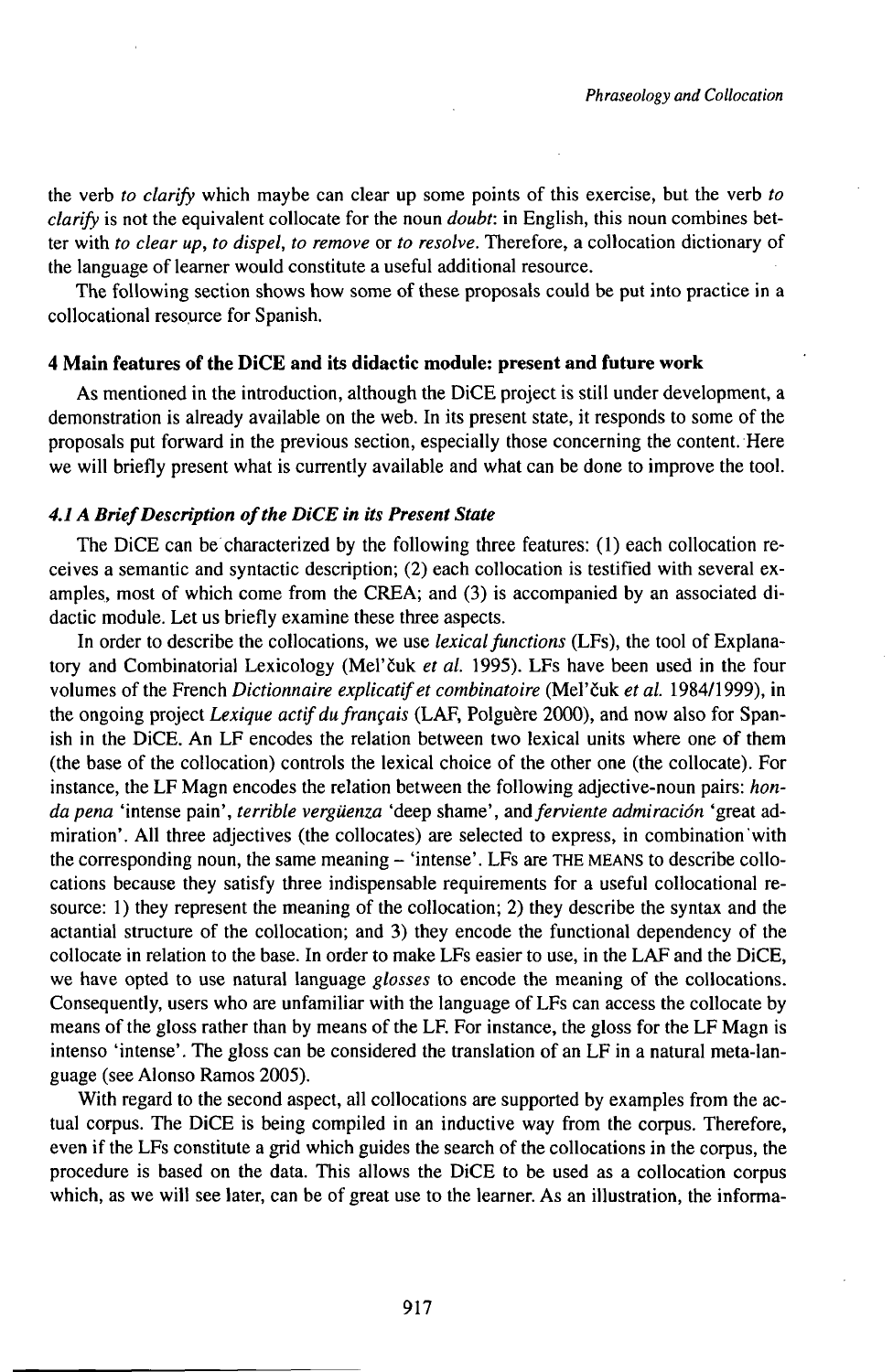tion for a collocation such as *morirse de vergüenza* 'to be very embarrassed' appears as follows:

# sentir una vergüenza intensa FL Magn  $\div$  Oper<sub>1</sub> *morirse* [de ~] Me moriría de vergüenza si supieran que mentí

As for the third aspect, the didactic module is still at a preliminary stage, but even so, the semantic and the syntactic description of collocations in the DiCE allows for more interesting exercises than those based exclusively on matching the base and the collocate. The didactic module is divided into two sections: one for production and another for comprehension. In both sections, we have included several types of exercises: some consist of choosing the correct answer and others of filling in the correct answer. All are automatically evaluated by the system. The sub-module includes various exercises devised to identify the correct collocate using their semantic description. Thus, users are asked to choose or to find the correct collocate starting from a gloss of the meaning. In order to find the answers to an exercise, learners can click on the dictionary and open the entry for the headword *ganas* for example, select the search "ganas + verb" and scroll the full list of collocates until they find those grouped by the gloss empezar 'to begin' and the LF IncepFuncl.

## *4.2 Phmned Extensions ofthe DiCE*

In line with the proposals put forward in section 3.2, future work will be based on the following lines. With regard to the linkage between the dictionary module and the exercise module, Alfalex is, without doubt, the model to follow. However, various improvements could be incorporated. For example, when the feedback offers to consult other collocations made up of the same elements, instead of showing all collocations listed in the dictionary with the collocate and with the base in question, it would help if the information were more precisely targeted: namely a semantic and syntactic description of the collocation with the associated FL is required, together with collocation examples from the corpus. If the user wishes to consult more collocations of the noun *admiración,* for example, a link to this headword in the dictionary should be available.

With regard to corpus-dictionary linkage, the structure of the DiCE allows for the inclusion of <sup>a</sup> search engine which navigates arouńd the collocation corpus. The exploitation of the corpus included in the DiCE has the advantage of being semantically disambiguated. Unlike the corpus in free Internet search, the corpus of the dictionary has been already treated and disambiguated. Thus, when learners wish to know if the noun *admiración* combines with the verb *tener,* the search tool would return the examples separated in two groups, classified according to the various LFs: *tener admiración por alguien* 'to admire someone', encoded by the LF Operl and *tener la admiración de alguien* 'to be admired by someone', encoded by the LF Oper2.

With regard to linkage with other dictionaries, it would be desirable to connect the DiCE with the LAF. As discussed above, in the case of French and Spanish, two collocation dictionaries are being compiled with the same framework. It would not be very hard to devise ex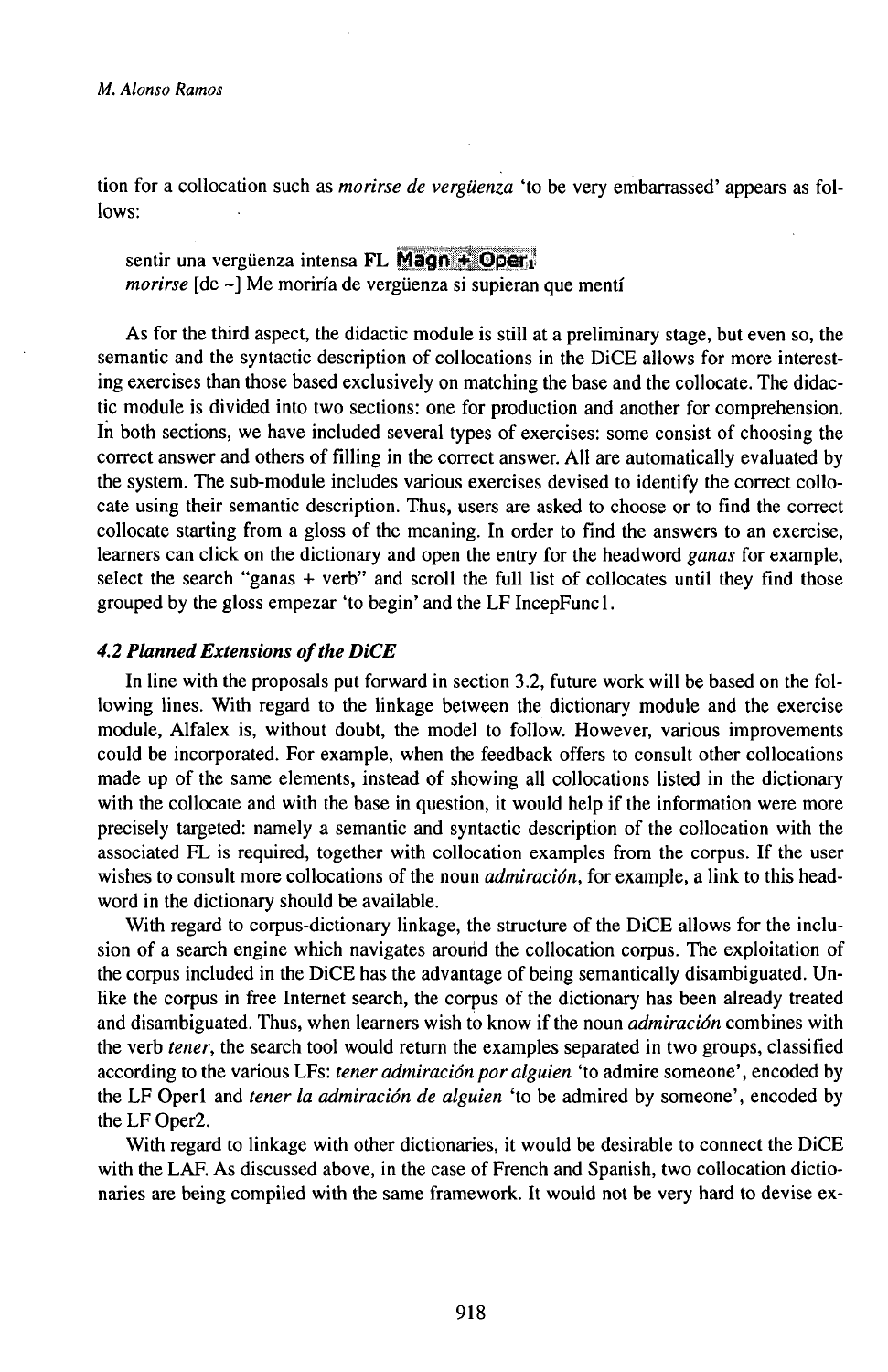ercises for a learner of Spanish or for a learner of French based on the information included in these dictionaries. Thus, for example, learners wishing to know how to express the meaning 'to make a doubt disappear' in Spanish or in French can look up the headword *duda* or *doute* and to search for the lexical function LiquFuncO or its equivalent gloss in natural metalanguage.

#### **5 Conclusions**

We are aware that a more dynamic environment for learning collocations is a midterm research goal, but we are convinced that the DiCE has made considerable progress in this direction. We have attempted to show that there is another way of learning collocations. Our framework already accomplishes much of the work involved. Given that LFs constitute a formal language, they systematise the collocational information, and this structured information facilitates the integration of the dictionary and the exercise modules into an on-line language learning environment. However, several tasks still need to be addressed. In addition to continuing to compile the DiCE, the didactic module needs to be developed by putting the various proposals discussed above into practice. It must be clear that it will not be possible to create an authentic new language learning environment without the participation of applied linguists, theoretical linguists, computer scientists and teachers. We would therefore like to appeal for the collaboration of researchers from all the specialities involved.

#### References

#### A. **Dictionaries**

Bosque, 1. (dir.) (2004), *Redes. Diccionario combinatorio del español contemporáneo,* Madrid, SM.

- Crowther, J., Dignen, S., Lea, D. (eds.) (2002), *Oxford Collocations Dictionaryfor Students ofEnglish.* Oxford, Oxford University Press.
- Gloeren, S. (2002), *Dictionnaire Cambridge Klett Compact,* Cambridge, Cambridge University Press. (DCK)
- Meľčuk, I. et al. (1984-1999), *Dictionnaire explicatifet combinatoire dufrançais contemporain. Recherches lexico-sémantiques* I-IV, Montréal, Les Presses de l'Université de Montréal.

*Oxford Phrasebuilder Genie,* Oxford, Oxford University Press. (OPG)

#### **B. Other Literature**

- Alonso Ramos, M. (2001), 'Construction d'une base de données des collocations bilingue français-espagnol', *Langages* 143, pp. 5-27.
- Alonso Ramos, M. (2002), 'Un vacío en la enseñanza del léxico del español como lengua extranjera', in Braasch, A. and Povlsen, C. (eds.), *Proceedings of the Tenth EURALEX International Congress*, *EURALEX2002,* volume II, Copenhague, CST, pp. 551-561.
- Alonso Ramos, M. (2004), 'Elaboración del Diccionario de colocaciones en español y sus aplicaciones', in Bataner, P., DeCesaris, J. (eds.), *De Lexicographia. Actes dellSymposium internacional de Lexicografia,* Barcelona, IULA-Edicions Petició, pp. 149-162
- Alonso Ramos, M. (2005), 'Semantic Description of Collocations in a Lexical Database' in Kiefer, F. et al. (eds.), *Papers'in ComputationalLexicography COMPLEX2005,* Budapest, Linguistics Institute and Hungarian Academy of Sciences, pp. 17-27.

Alonso Raya, R. (2004), 'Algunas aplicaciones del enfoque léxico', Mosaico 11, pp. 9-13.

Blanco Picado, I. (2002), 'El error en el proceso de aprendizaje', *Cuadernos Cervantes de la Lengua Espanola3S,pp.\2-20.*

Castillo, M. A. et al. (coord.) (2005), *Las gramáticas y los diccionarios en la enseñanza del español co-*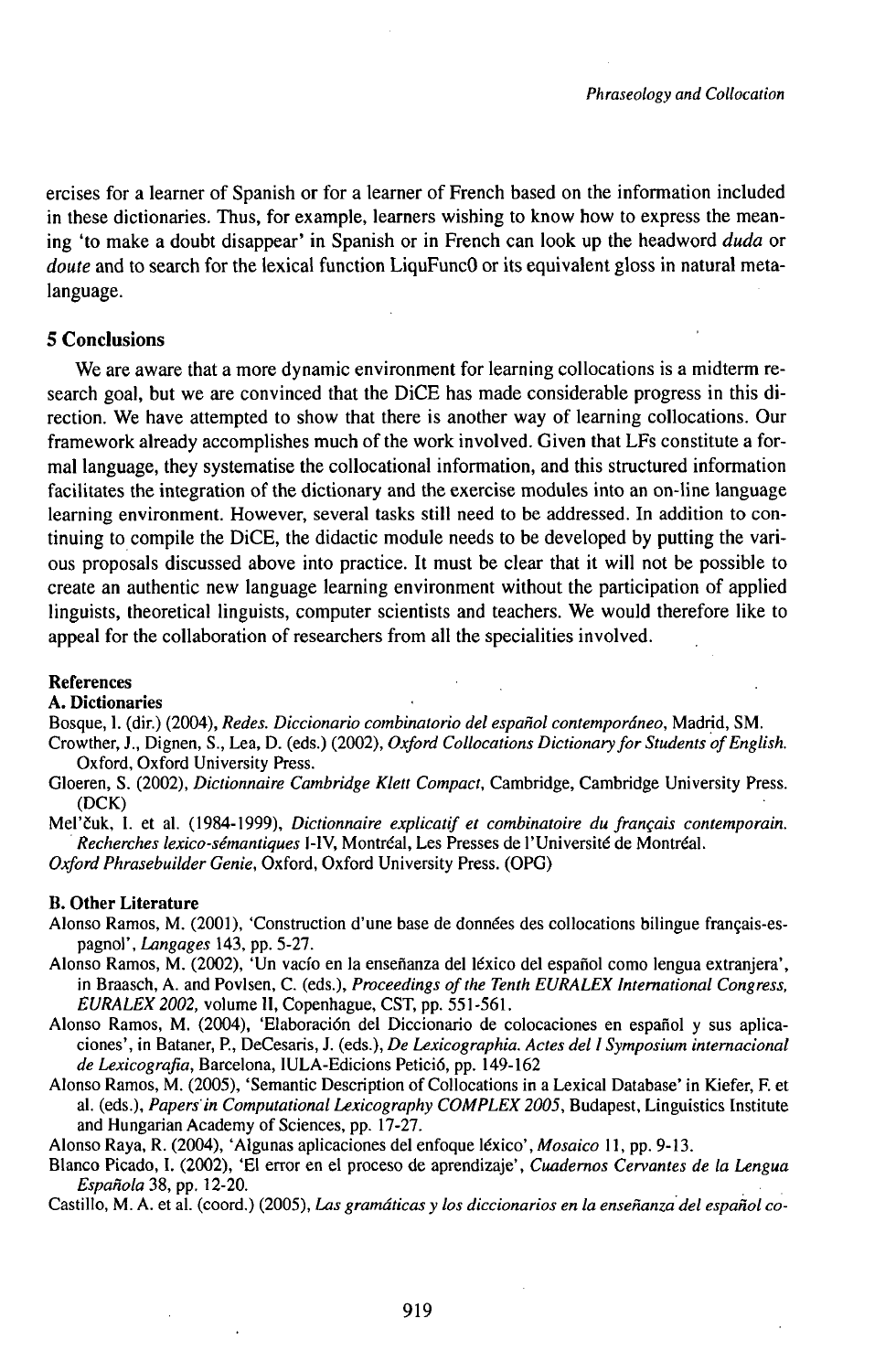*mo segunda lengua: deseo y realidad. Actas del XV Congreso Internacional de ASELE* (Sevilla, septiembre de 2004), Sevilla, Universidad de Sevilla.

- Cordero Raffo, M. R. (2005), 'El problema de las colocaciones en las L2', in Castillo, M. A. et al. (coord.).
- Cruz Piflol, M. (2002), *Enseñar español en la era de Internet. La www y la enseñanza del español como lengua extranjera,* Barcelona, Octaedro.
- rio tengua extranjera, bateciona, octacio.<br>Cruz Piñol, M. (2004), 'La enseñanza de léxico en el aula de español como lengua extranjera', *Cara-*<br>Genera 6, (1998), 'Probriected Petterns in Advanced EEL Weiting: Cellecations
- Granger, S. (1998), 'Prefabricated Patterns in Advanced EFL Writing: Collocations and Formulae' in Cowie, A. P. (ed.), *Phraseology. Theory, Analysis, and Applications,* Oxford, Clarendon Press, pp. 145-160.
- Hanson-Smith, E. (2001), 'Computer Assisted Language Learning', in Nunan, D., Carter R. (eds.), The *Cambridge Guide to Teaching English to Speakers of Other Languages,* Cambridge, Cambridge University Press, pp. 107-113.
- Heid, U. (1986), 'Wortschatzlernem mit dem Computer. Was taugen die kommerzialisierten Vokabeltrainingsprogramme?, *Zeitschriftfûr Sprache und Literatur in Wissenschaft und Unterricht* 58, pp. 68-84.
- Higueras, M. (2005), 'Necesidad de un diccionario de colocaciones para aprendientes de ELE', in Castillo, M. A. et al. (coord.).
- Higueras, M. (in press) *Las colocaciones y su enseñanza en la clase de ELE,* Madrid, Arco Libros.
- Howarth, P. (1998), 'The Phraseology of Learners' Academic Writing', in Cowie, A. P. (ed.), *Phraseology. Theory, Analysis, andApplications,* Oxford, Clarendon Press, pp. 161-186.
- Kilgarriff, A. (2005), 'Putting the Corpus into the Dictionary', *Proceedings MEANING Workshop,* Trento.
- Lewis, M. (ed.) (2000), *Teaching Collocation. Further Developments in the Lexical Approach*, London, LTP.
- Martin Mohedano, M. (2004), *La enseñanza del léxico español a través de Internet. Análisis y comentarios de páginas web,* Madrid, Edinumen.
- Martínez Menéndez, P. (2001), *Ejercicios de léxico,* Madrid, Anaya.
- Meľčuk, I., Clas, A. and Polguère, A. (1995), *Introduction à la lexicologie explicative et combinatoire.* Louvain-la-Neuve, Duculot.
- Milton, J. (in press), 'Resource-Rich Web-Based Feedback: Helping Learners Become Independent Writers', in Hyland, K., Hyland, F. (eds.), *Feedback in Second Language Writing: Contexts and Issues,* Cambridge, Cambridge University Press.
- Morante, R. (2005), 'Modelos de actividades didácticas para el desarrollo léxico', *red ELE* 4, on line http://www.sgci.mec.es/redele/revista4/morante.shtml.
- Moreno Pereiro, S., Buyse, K. (2003), 'Colocaciones léxicas: pistas y trampas', *Mosaico* 10, pp. 10-17.
- Nesselhauf, N. (2003), 'The Use of Collocations by Advanced Learners of English and Some Implications for *7eaching\Applied Linguistics* 24, 2, pp. 223-242.
- Nesselhauf, N. (2005), *Collocations in a Learner Corpus,* Amsterdam, John Benjamins.
- Nesselhauf, N., Tschichold, C. (2002), 'Collocations in CALL: An Investigation of Vocabulary-Building Software for EFL', *Computer Assisted Language Learning* 15, 3, pp. 251-19.
- Penadés, I. (2004), 'La enseñanza de la fraseología en el aula de FVLE', *Carabela* 56, pp. 51-67.
- Polguère, A. (2000), 'Towards a Theoretically-Motivated General Public Dictionary of Semantic Derivations and Collocations for French', *Proceedings ofthe Ninth EURALEX International Congress,* volume II, Stuttgart, Universität Stuttgart, pp. 517-527.
- Rogers, M., Ahmad, K. (1998), 'The Translator and The Dictionary: Beyond Words? in Atkins, B. T. S. (ed.) *Using dictionaries,* Tübingen, Niemeyer, pp. 193-204.
- Ruiz, A. (2005), 'El uso del diccionario en la enseñanza y aprendizaje de las colocaciones en español' in Castillo, M. A. et al. (coord.), pp. 785-790.
- Sala Cajal, L. (2004), 'Aliarse con Internet para aprender (sobre) el vocabulario', *Carabela* 56, pp. 121-143.